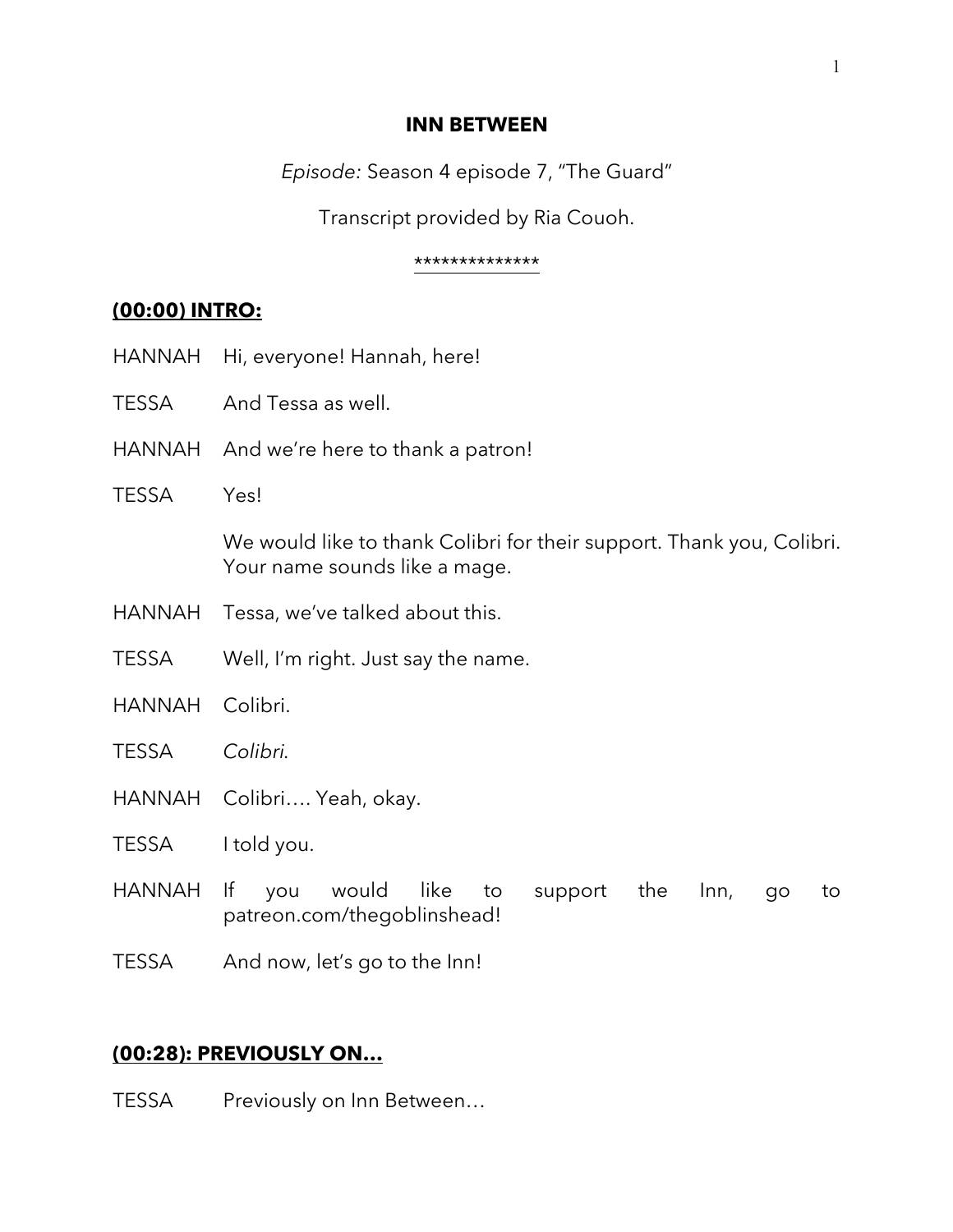## AUDIO (00:30): INN BETWEEN THEME PLAYS IN THE BACKGROUND.

- TODE Finally, some goblin country we can depend on!
- KNOWLES I figure we'll be ambushed before too long. Castor, why don't you take point?
- CASTOR Me?

## SFX (00:44): GOBLIN GROWLS, A WORDLESS HISSING NOISE.

ZARA No time like the present.

ROSIE Here we go!

## AUDIO (01:28): INN BETWEEN THEME FADES.

## **(01:30) THE GUARD.**

### AUDIO (01:31): BACKGROUND SOUNDS OF A TAVERN.

- CASTOR I feel like I'm getting pretty good at magic.
- ZARA You have more control! That's obvious.
- CASTOR I wish I'd brought more of my books on warlocks. I feel like there's more variation in what I can cast than I'm utilizing.
- ROSIE Wait, sorry… *More of?* How many *books* did you bring?
- CASTOR Oh, lots! Just one on warlocks, though, and it focuses on demonic patronage…. I know I read something about… psychic magic at some point—
- ZARA Why *wouldn't* you use psychic attacks if you could?
- CASTOR They never really appealed to me before. I mean… magic was already hard; did I really need to be trying to mess with my brain? Or other people's?
- TODE Hm, that seems sensible to me.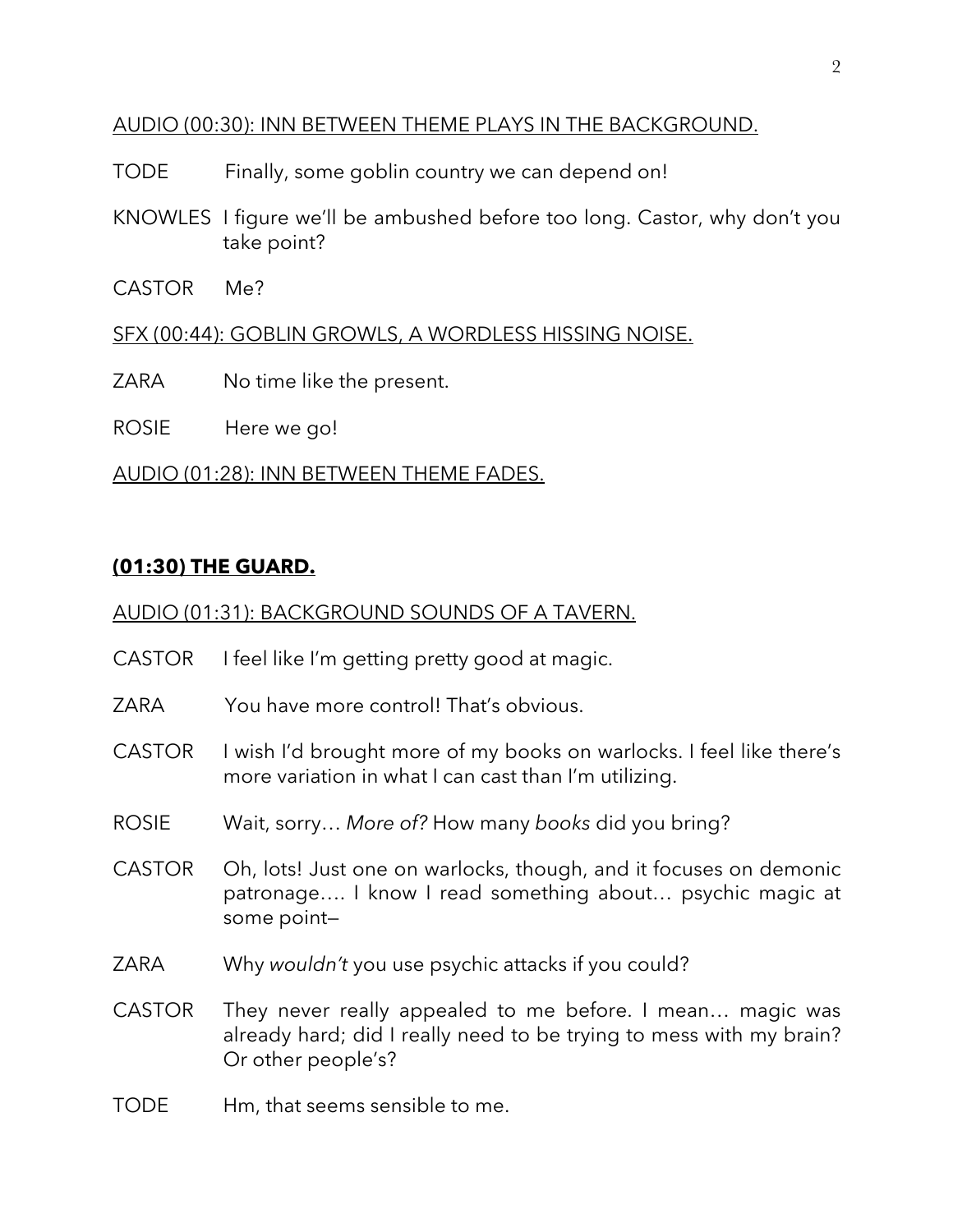#### SFX (02:15): FOOTSTEPS COMING CLOSER.

CASTOR I think it's worth exploring now! Might be interesting.

#### SFX (02:18): GLASS CLINKS AS ITS SET DOWN.

- SADIYAH Glad you're making good use of the magic.
- CASTOR *(suddenly uncomfortable)*

Uhm… Yeah.

#### AUDIO (02:23): A PAUSE.

ROSIE *(slowly)*

Could I… get another cider, Sadiyah?

SADIYAH *(pleasantly)*

Of course, dear Rosie. Anything else?

#### AUDIO (02:32): A PAUSE.

- SADIYAH I swear, it's like a funeral whenever I'm around.
- ZARA *(bitingly)*

Forgive us for not being ourselves around a *god.*

SADIYAH *(sigh)*

Most gods get worship and admiration. None of that for Lady Luck!

- KNOWLES Just prayers and curses?
- SADIYAH Exactly, Teric. Prayers and curses. Or… Excuse me, not Teric. *Sergeant Knowles.*

I'll be back soon. It might be a little while. Rosie?

ROSIE Uhm, that's...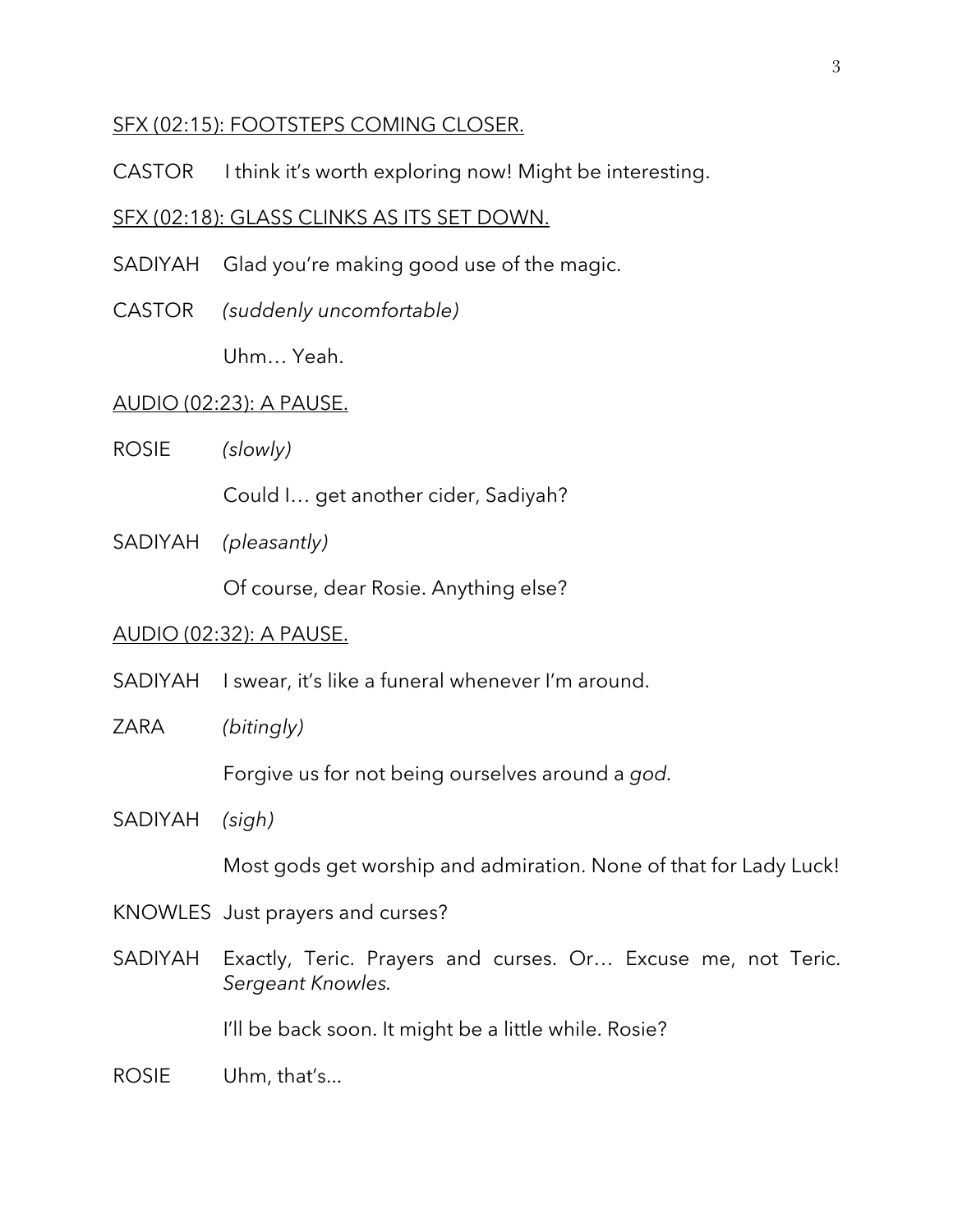*(with fake cheer)*

That's fine!

## SFX (03:10): FOOTSTEPS FADING AWAY.

- ZARA Does she *really* expect us to be friendly after the deal she struck with us?
- ROSIE It's... honestly? Not very professional.
- KNOWLES I keep trying to figure out a way to arrest her for extortion. It's pretty close to the definition of the law.
- ROSIE No, wait. You can't!
- KNOWLES Can't what?
- ROSIE Arrest anyone.
- KNOWLES I mean, I wouldn't. I'm on the job with *you,* but—
- ROSIE No, no! We left the kingdom yesterday.
- ZARA You're out of your jurisdiction.
- KNOWLES *(lost)*
	- I'm… I…
- ROSIE This is wilderness! Above drow and dwarf territory. The towns out here are on their own.
- TODE Ah. Different laws and all that?
- ROSIE *(humored)*

When there are laws at all!

- KNOWLES What do you mean "when there are laws at all?"
- ROSIE Well, Drow law really only applies underground.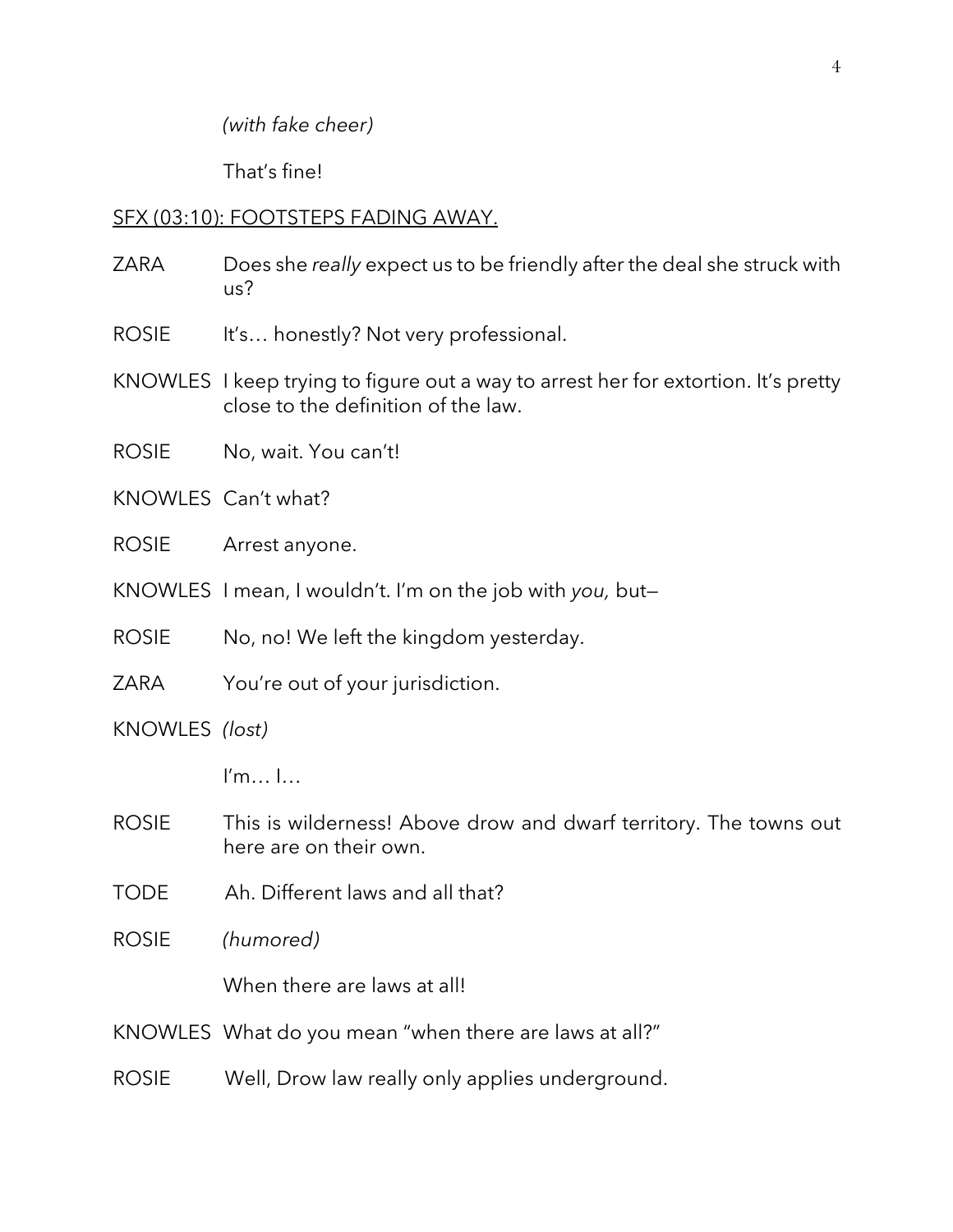CASTOR And dwarves live so close to… goblins and things, most of our laws are only applicable in the cities.

Keeps the peace that way.

KNOWLES So, on the surface?

ROSIE Wild country. Lawless.

KNOWLES It's not *that* wild. We're literally in a village *right now.*

CASTOR Sure, there are scattered roadside places like this, but otherwise it's pretty barren.

Nomadic folks pass through sometimes. Orcs, humans…

ROSIE And they kind of... take their law with them.

#### AUDIO (04:40): A PAUSE.

TODE Are you quite alright, Knowles?

KNOWLES *(unsure)*

Yes. I'm… fine.

- CASTOR You don't look fine.
- ZARA *(disbelieving)*

Are you *that* scared about a lack of rules?

KNOWLES *(firmly)*

I am not scared. I am recalculating.

ZARA Whatever you want to call it.

ROSIE You aren't going to lose it like you did before Sadiyah stopped helping our luck, are you?

KNOWLES I'm fine, Rosie. Gods! It's just…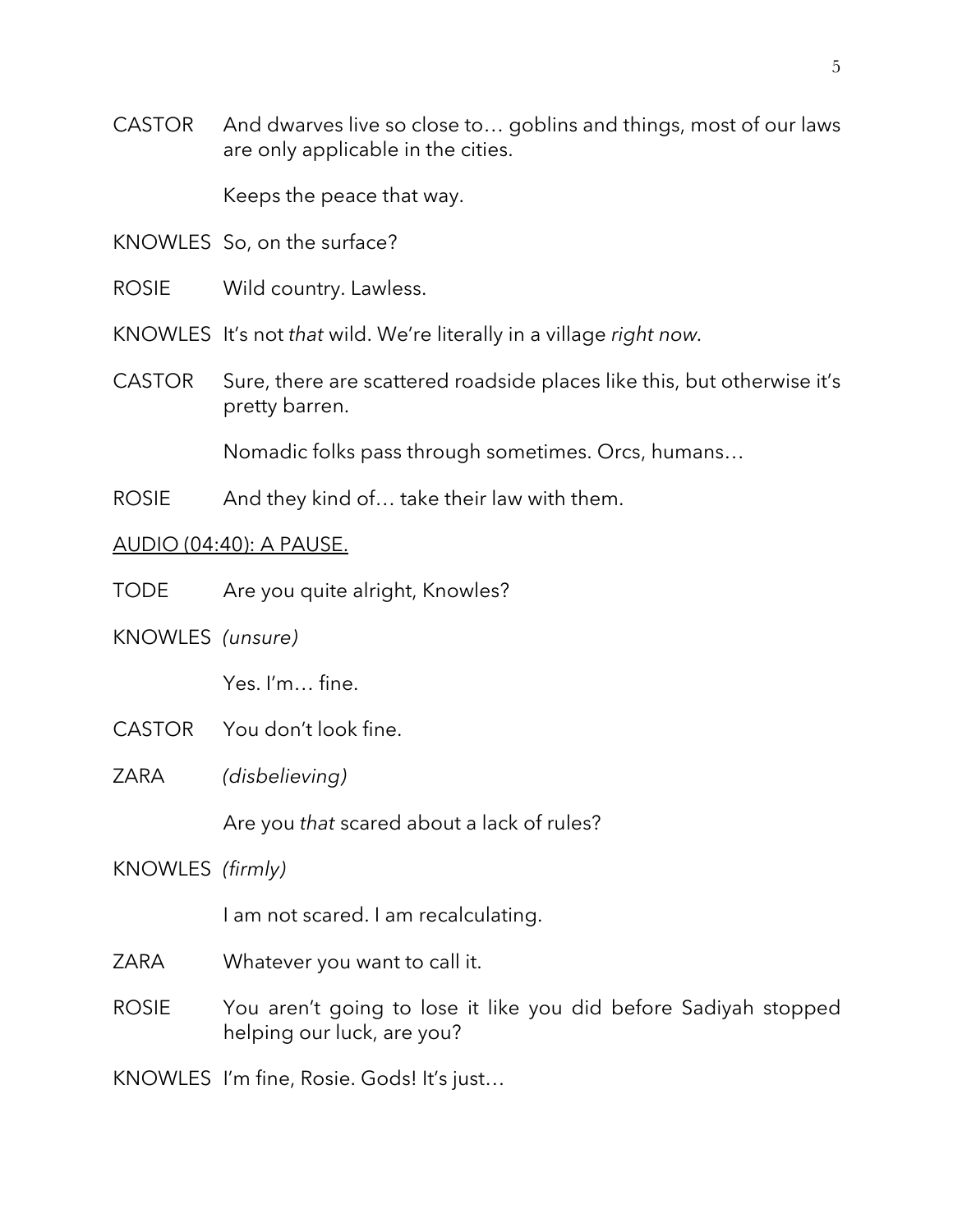#### CASTOR Just… what?

KNOWLES If we want to know our odds, we have to know the framework in which we're working —who we can ask for backup, what we can depend on being enforced or allowed…

> So… working in a different jurisdiction… changes that! That's all. Recalculating. It's all… right!

- TODE I would have more confidence if you sounded just a *tad* more convincing.
- KNOWLES *(shakily)*

Thanks, Tode.

- TODE You know, I used to believe you were an easygoing sort of person, but I believe I was mistaken.
- ZARA *(laughs)*

You thought they were *easygoing?*

- ROSIE They were ready to arrest me for like… that *whole* first week!
- KNOWLES It's easy to take things in stride when you *know* what to expect next!
- TODE Ah! Why fear what you can control?
- ZARA So, wait, *that's* why you care about rules? That's about control, too?

KNOWLES *(dubiously)*

Ah... Well!

*(sheepishly)*

That's not a flattering thing to admit, is it?

ZARA So, it *is.*

KNOWLES *(defensive)*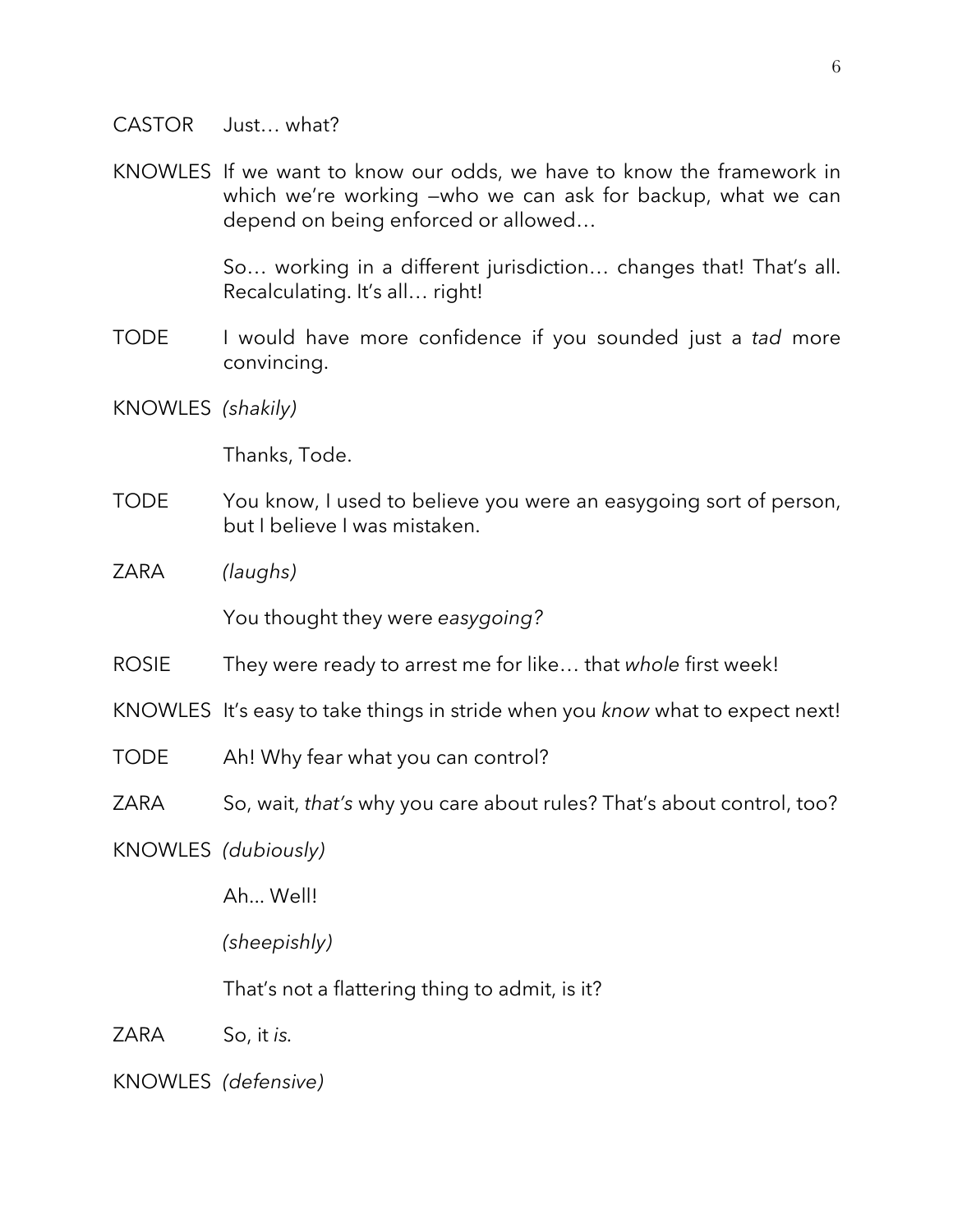What's wrong with wanting to have a *little* security about what's going to happen next?

- ZARA Besides the fact that that's *impossible?*
- CASTOR I mean, are you sure about that?
- ZARA What?

CASTOR Because Knowles is usually right about what's going to happen next.

- ROSIE Yeah, like… as far as certainty goes, they've pretty much got us covered.
- KNOWLES *(warmly)*

Aw, I'm touched!

ZARA *(matter-of-factly)*

Something unexpected is *always* going to happen. Something always goes wrong.

KNOWLES Oh, I know. After the life I've had, Zara? I *know.*

*(beat)*

*(solemnly)*

I just... decided at one point that I wanted to be able to see it coming.

ROSIE That's why you got good at odds?

KNOWLES Sort of.

It was an obsession for a while. And I've always had a knack for math! It was just asking some different questions.

CASTOR What kind of questions?

KNOWLES Ah! Well…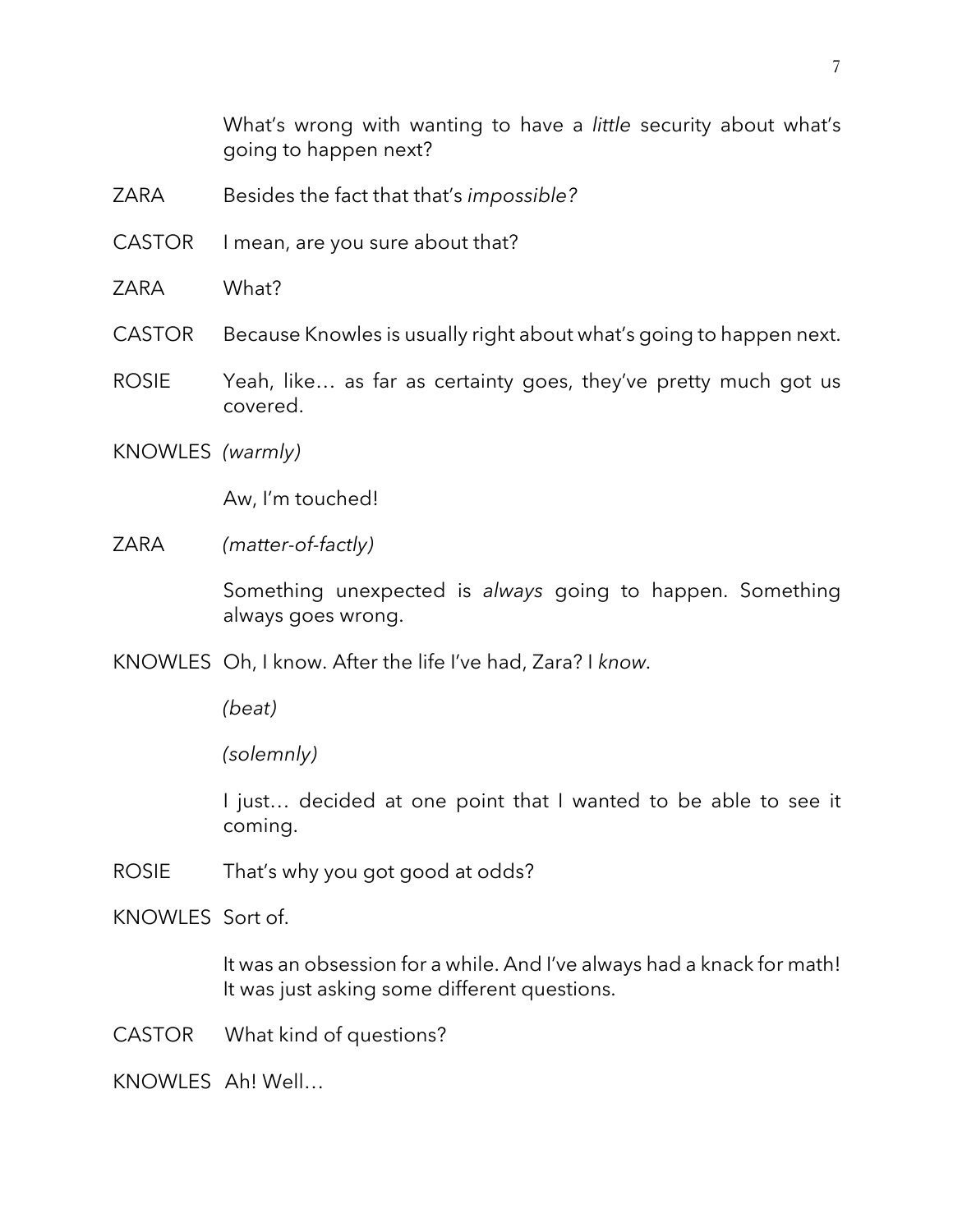*(beat)*

*(impersonal, reciting each sentence as if practiced)*

Twins both catch a fever. These twins are exactly alike in almost every way. They start to get sick on the same day… neither one worse off than the other. Both *very* ill.

One gets better, the other gets worse and dies.

*(pause)*

*(dryly)*

What are the odds?

CASTOR *(awkwardly)*

Oh. Those kinds of questions.

- ROSIE What were they like? Bailey?
- KNOWLES Bailey was...

*(fondly)*

They had a million ideas. They always knew what we should do for fun. And I knew how to do it.

*(chuckles)*

We were never bored.

- ROSIE So, you were the ones giving everyone ideas about twin shenanigans?
- KNOWLES Oh, yes! We were… troublemakers.
- CASTOR *(disbelieving)*

You?

ROSIE *(delighted)*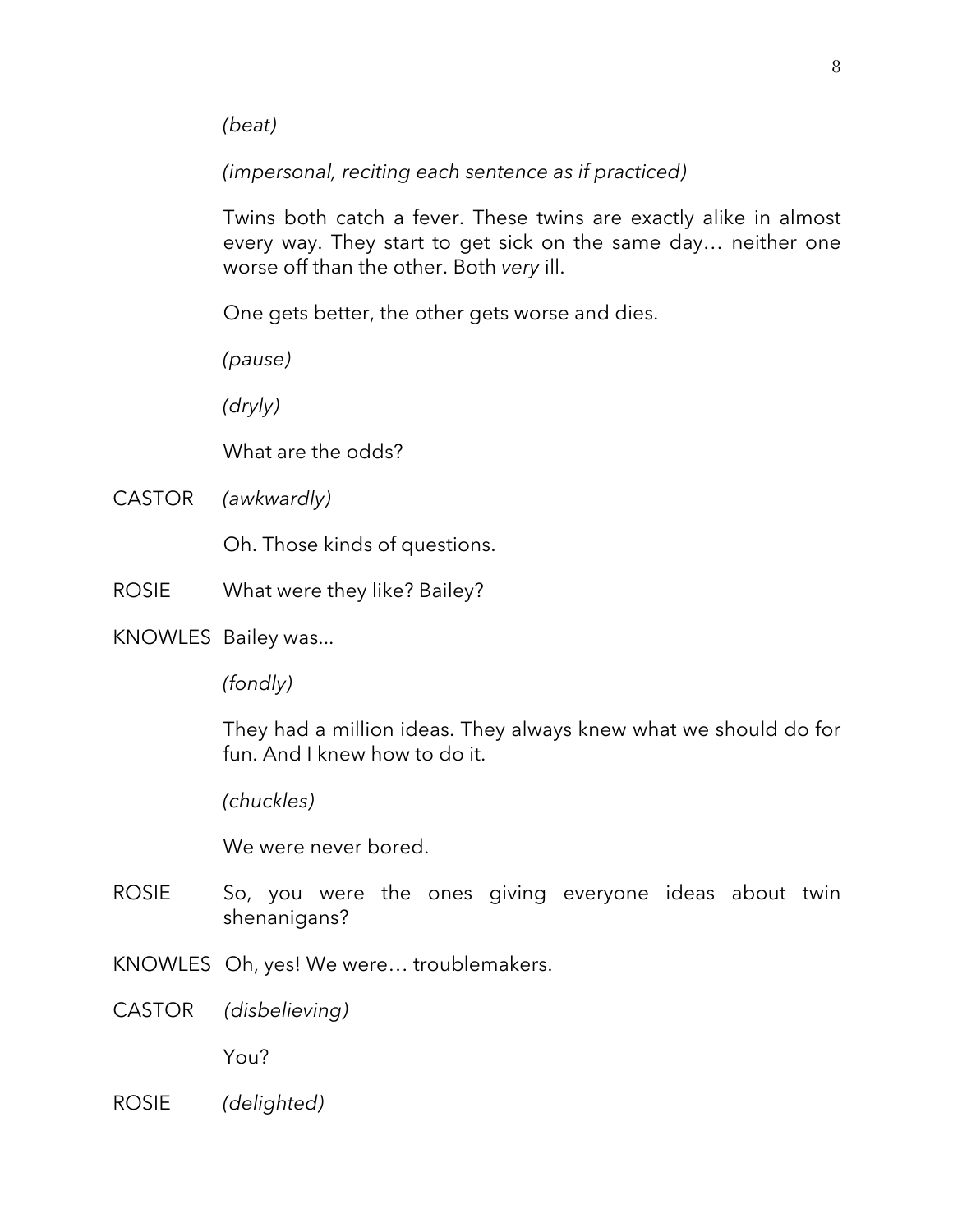Really?

KNOWLES *(amused)*

The guard weren't always my coworkers.

- ROSIE I'm... kind of in love with this idea! Little Knowles and Bailey, running amok around the capitol!
- KNOWLES Little *Teric* and Bailey.
- ROSIE Oh! Oh, right.
- KNOWLES Bailey never changed their name, you know. Even when I did. So, I had to make sure mine sounded good with theirs.

It felt like… we belonged as much to each other as we did to ourselves.

CASTOR That's interesting. Pollux and I kind of felt the same way when we chose ours.

*(pleased)*

That's why they match!

- ROSIE Oh! Do... do dwarves choose their own names?
- CASTOR Uh... only when they don't like their deadnames.

ROSIE Oh…

*(with dawning realization)*

Oh!

- KNOWLES Hey, one of us!
- ROSIE *(overlapping)*

One of us!

You never said!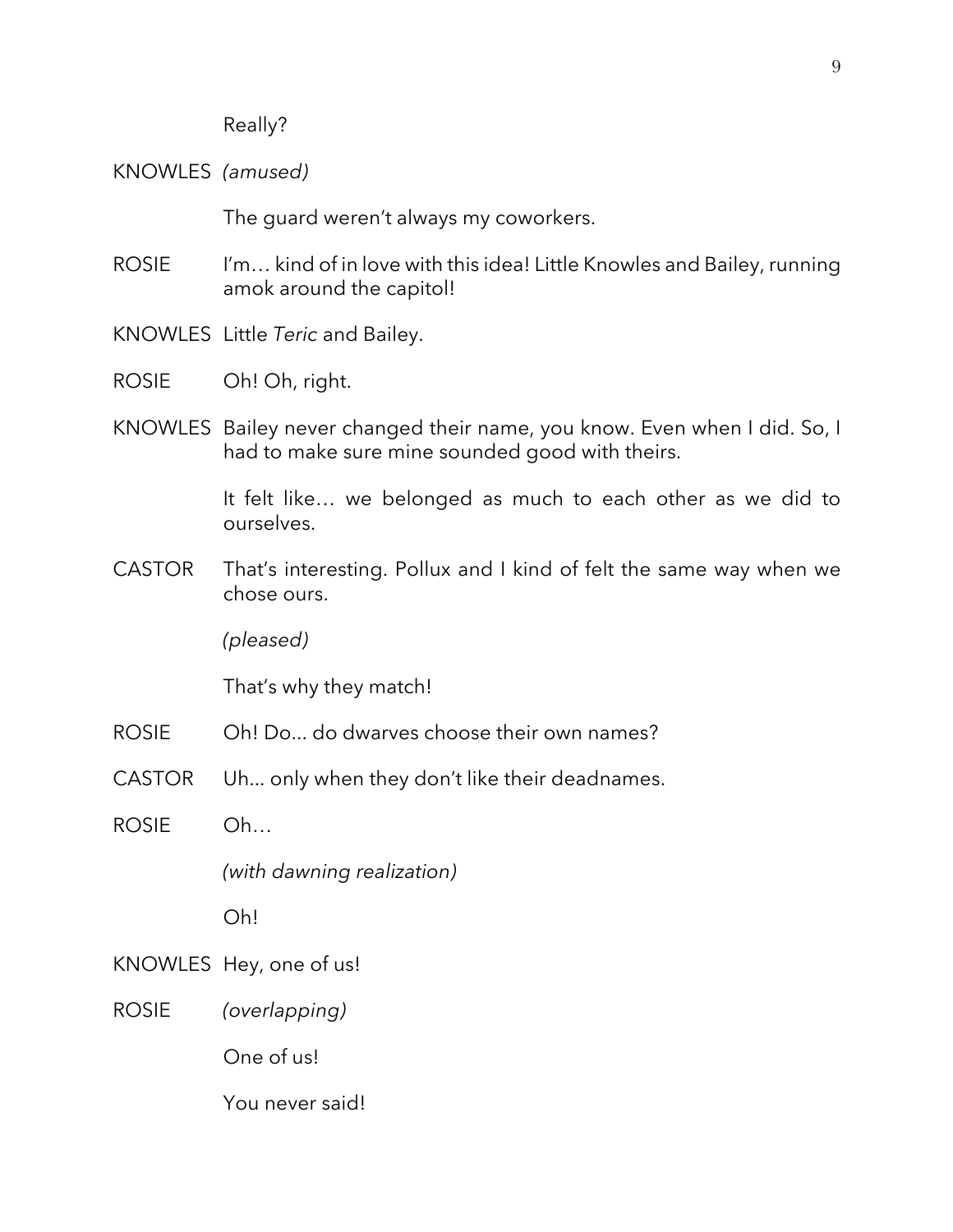- CASTOR I don't know. It never came up.
- ZARA *(considering)*

Matching names.

- CASTOR Yeah. Our sister thought it was a little *cutesy.*
- ZARA *(honestly)* I was going to say it's kind of satisfying.
- CASTOR That's what we thought too!
- TODE I don't understand. Why do Castor and Pollux match?
- ROSIE Oh! It's from this old story!
- KNOWLES You want to tell it, Castor?
- CASTOR Oh, I'm not much of a storyteller.
- ROSIE You have to at least explain the reference.
- CASTOR Well, that's part of the problem, you know.

Castor and Pollux are in dozens of stories and some of them are good, and some are terrible, but… we chose their names because they were… always ready for an adventure.

*(a little embarrassed)*

Which is… probably more than I can say about me and Pollux, but it was kind of... aspirational, I guess?

- ROSIE Oh, you *aspired* to twin shenanigans.
- CASTOR *(chuckles)*

Yeah… Most of ours weren't very impressive. They mostly involved kitchen disasters and cookbooks.

Oh, Pollux is a chef.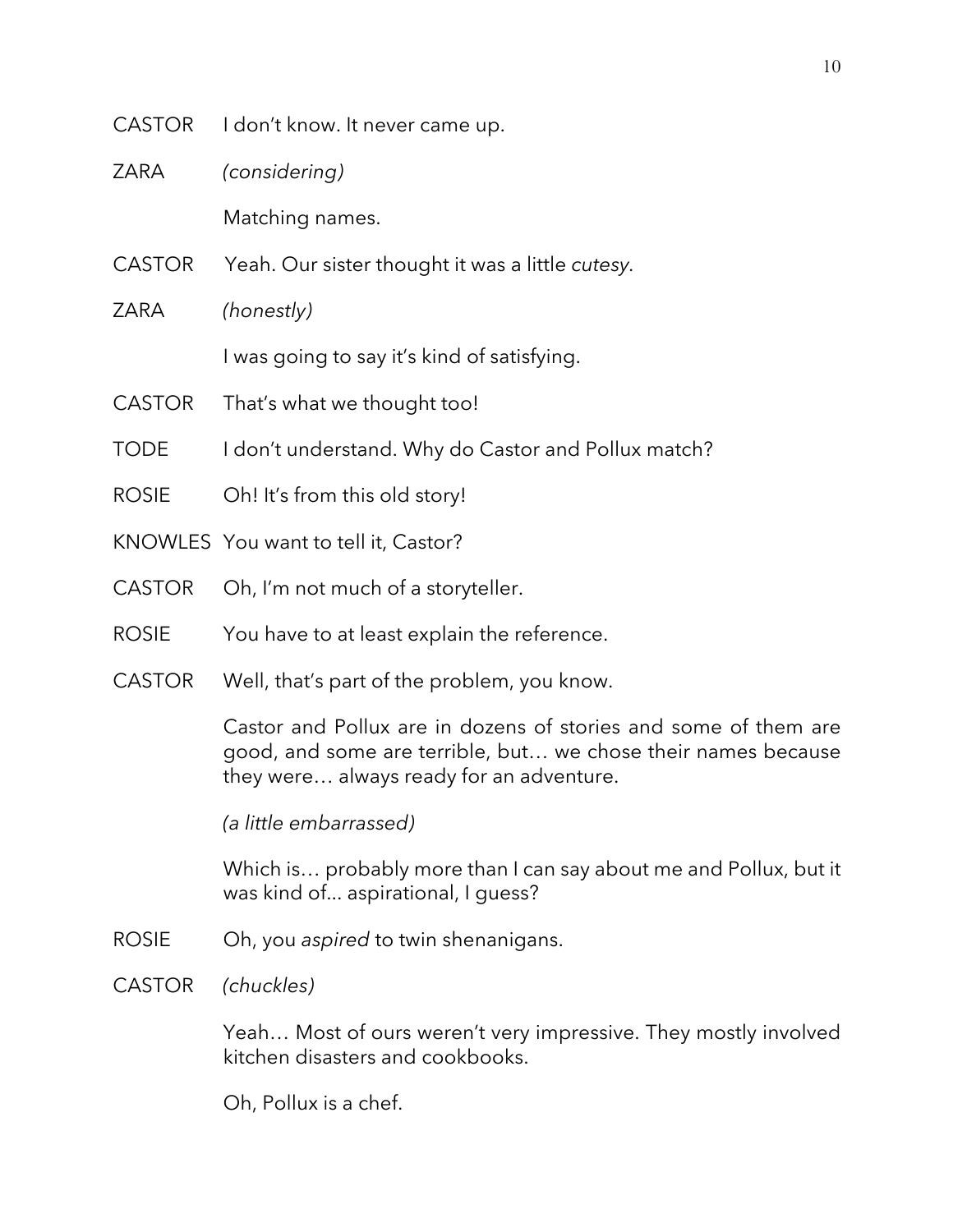### KNOWLES *(delighted)*

Kitchen disasters?

CASTOR *(sheepish)*

Some recipes worked better than others.

ROSIE *(laughing)*

Amazing!

- KNOWLES Bailey and I had kitchen adventures.
- CASTOR Yeah?

#### KNOWLES *(nostalgic)*

One time, the two of us stole *four* crates of food from the market. Mostly from the cheese monger. Narrowly escaped being caught! But we feasted like *lords* that week!

#### AUDIO (10:40): A PAUSE.

KNOWLES *(self-conscious)*

Ah… I guess you had to be there?

- ROSIE You… weren't joking… about the guard not always being friends of yours.
- KNOWLES Why would I joke about that?
- ZARA You… were a thief.
- KNOWLES It was just kid stuff!
- CASTOR What if a *guard* caught you?
- KNOWLES That… would have been a problem, yes.
- ZARA They would have chucked you in jail with the other urchins.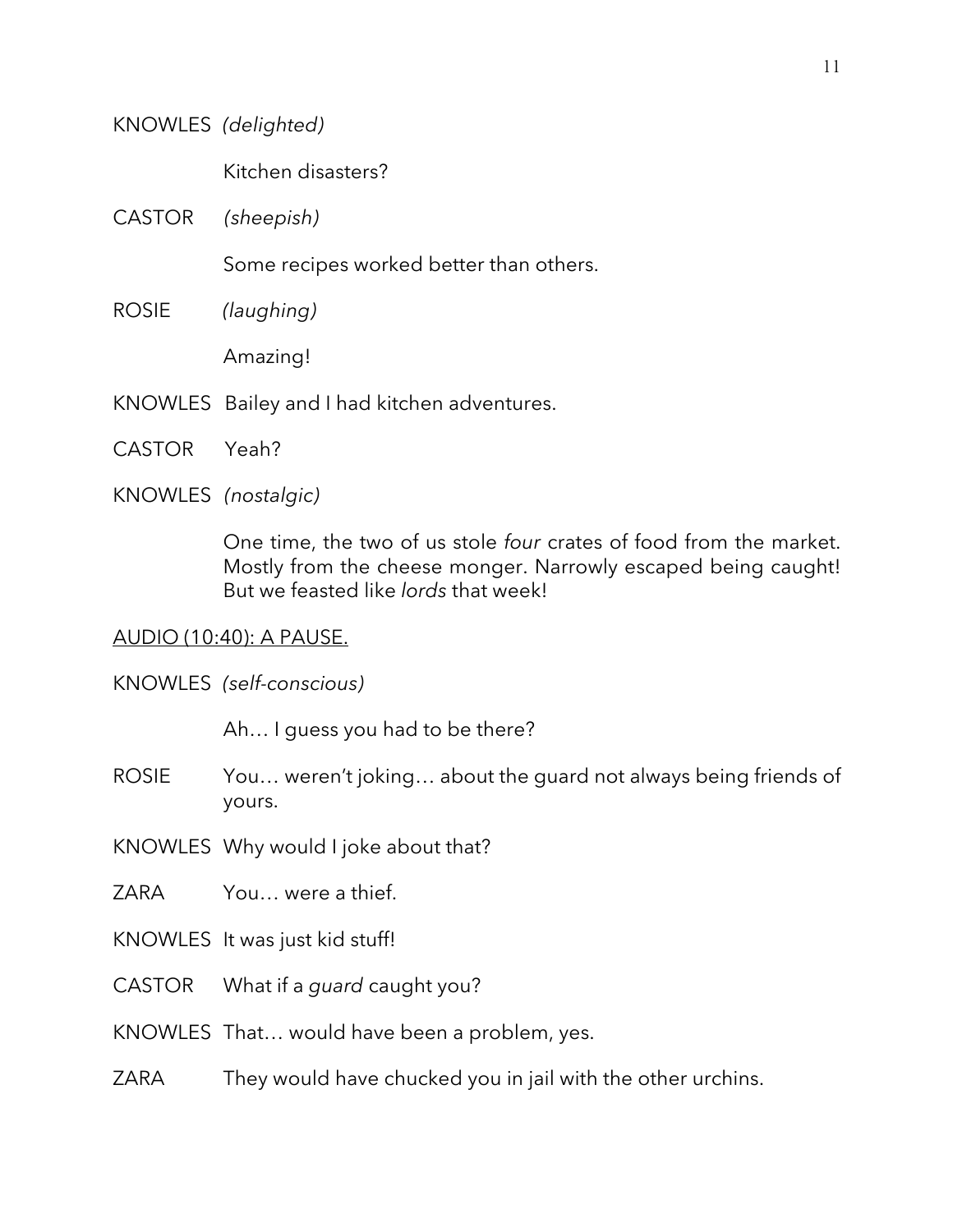KNOWLES Luckily, I'm not a mischievous urchin anymore.

- TODE If you don't mind the question, was it the death of your sibling that changed your ways?
- KNOWLES *(confused)*

Changed my… ways?

TODE You are rather… derisive of the unlawful behaviors of other people.

- ROSIE Myself, for example?
- CASTOR And Max, too.

KNOWLES Oh, no. Tode, it wasn't Bailey… Not exactly.

I… actually got worse after Bailey died, trying to act like nothing had changed. I kept getting in trouble, but without them… I had a hard time caring if I got out of it.

*(beat)*

*(slowly)*

I've always been a gambler, but I haven't always been a good one. Caring about consequences is... *hard* when it feels like you're alone for the first time in your life.

*(softly)*

When you feel like maybe… you won't survive long either.

ROSIE *(rattled)*

I don't even recognize the Knowles you're describing.

ZARA *(disdainful)*

What could possibly make you change into… *this?*

KNOWLES You're acting like it's all so… complicated. I was *tired,* alright?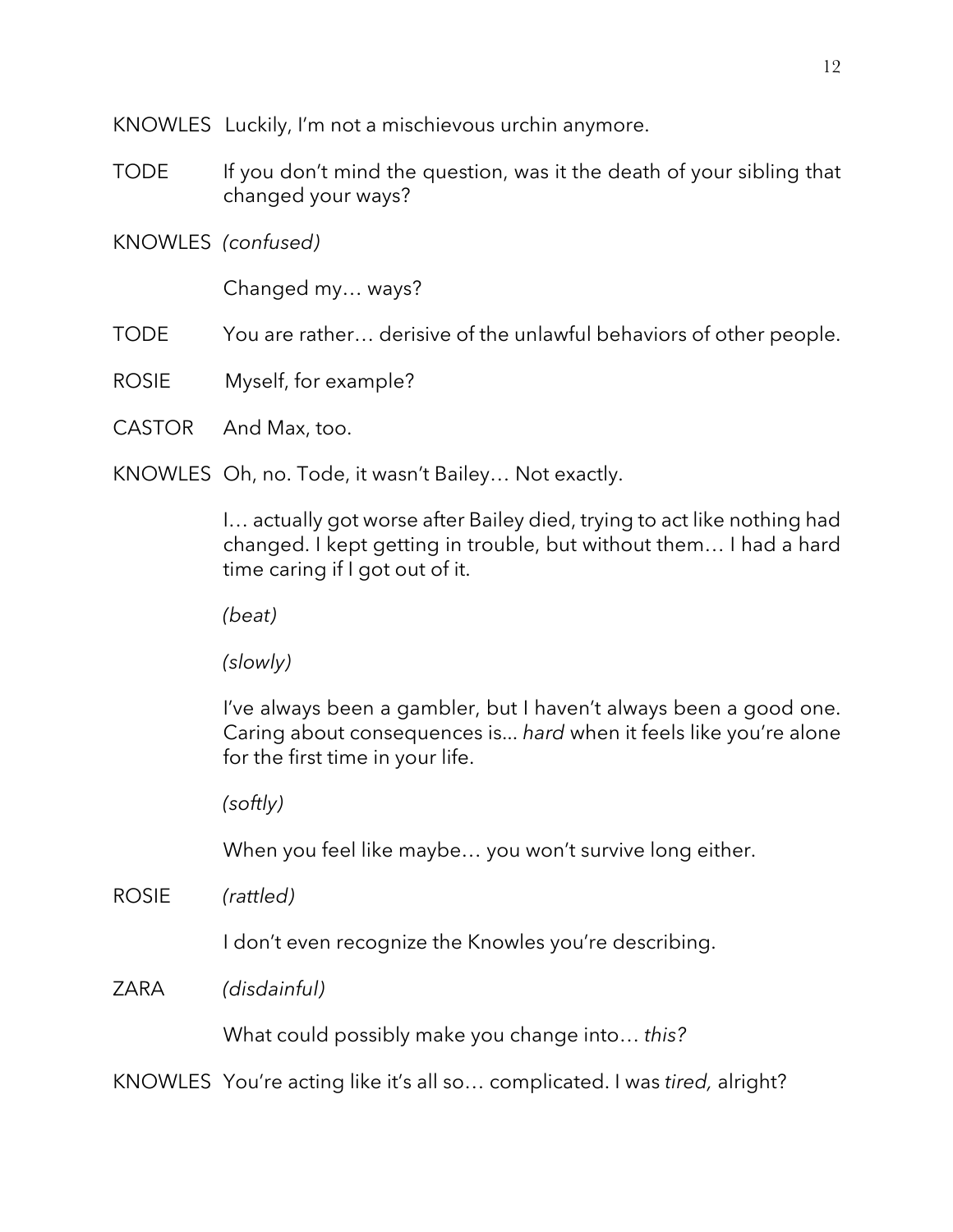After my mother died, when I was really alone, I was fed up fighting a system of odds stacked against me! I went with a safer bet.

## AUDIO (12:41): A PAUSE.

ZARA *(venomously)*

You joined the *guard* because it was a *safe bet?*

- KNOWLES Yes?
- ZARA And all that talk about "law is law?"
- KNOWLES What about it?
- ZARA It's not a *moral code?*
- KNOWLES I mean, it is.

Look, it's a system that works, but… it's also a system designed for justice. That's a morally *good* thing.

- ZARA Designed by whom?
- ROSIE *(quietly)*

Rich people, mostly, trying to protect what's… theirs.

- CASTOR It's kings and lords who make the laws.
- KNOWLES But in the grand scheme of things—
- ZARA *(cuttingly)*

It doesn't matter if a few people get the short end of the stick?

- TODE You were rather ready to arrest Rosie.
- KNOWLES *(offended, hurt)*

I—I… I pour my heart out about my *dead sibling,* and you all repay me by calling… into question my whole *life?*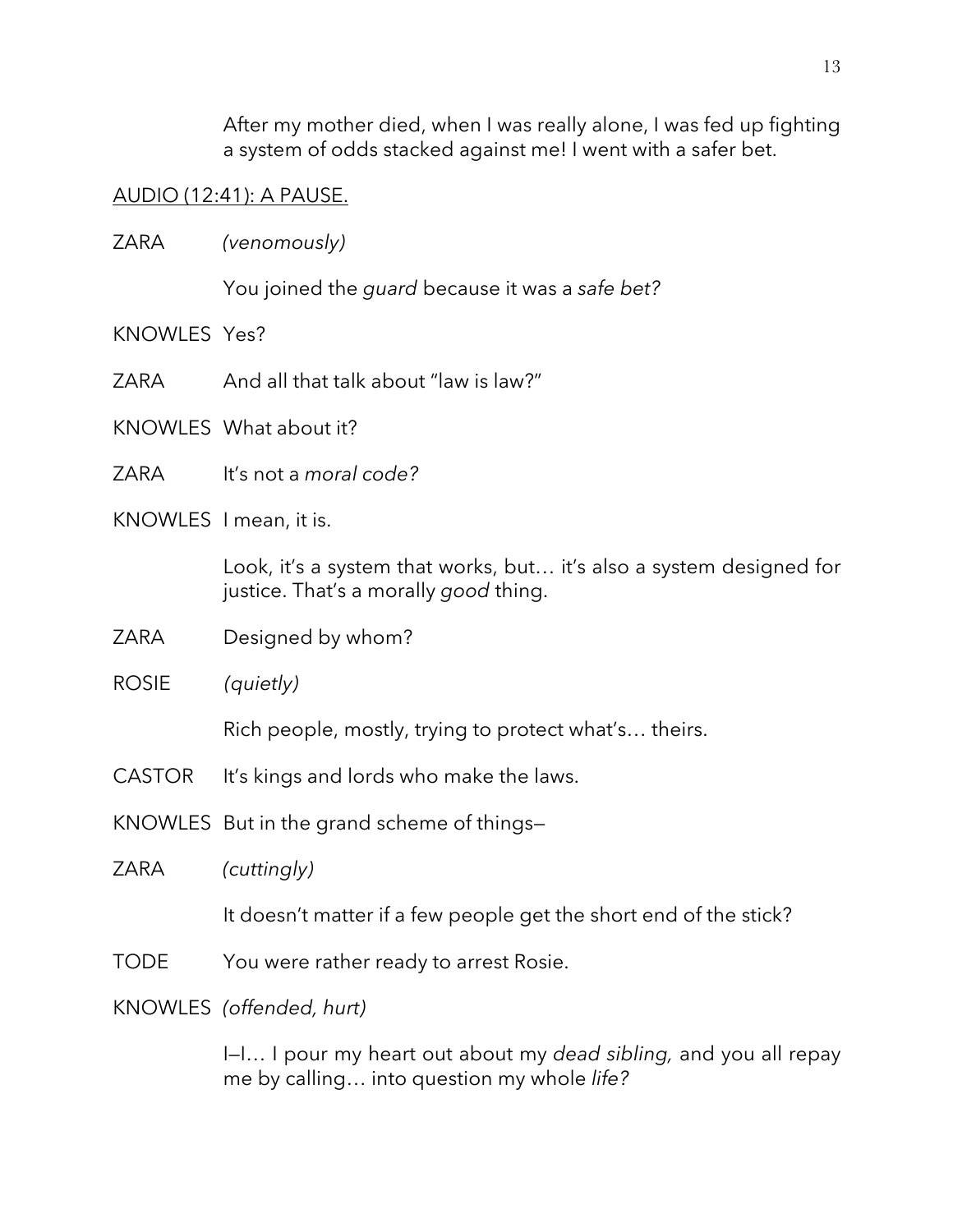- ROSIE Are you trying to change the subject?
- KNOWLES I'm saying you don't *know* what it was like.
- TODE Then, Zara is wrong. The law acting as your moral code leaves no one behind.

#### AUDIO (13:47): A PAUSE.

KNOWLES *(pained groan)*

If you look at the odds…

ZARA *(furious)*

Oh, my *gods!* You single-minded, *inflexible—*

- KNOWLES Whoa!
- ZARA It's like you're so smart, but you're not smart enough to see what's right in front of you!
- KNOWLES What is it you think is right in front of me?
- ZARA *(disbelieving anger)*

Do you have any idea how *miserable* you could make life for people by just… *blindly* following the numbers?

- KNOWLES But I *don't* make life miserable for people!
- ZARA Oh, you know that for *sure?* You're certain of that? Because you *could!* And so could any *one* of your guard friends!

And you don't see that! Because as long as your system is working *for you,* you're just fine not thinking about the rest!

KNOWLES What…? You…

*(angrily)*

You act like anything *I* come up with is going to be better! Like any mortal, moral code could *possibly* be perfect!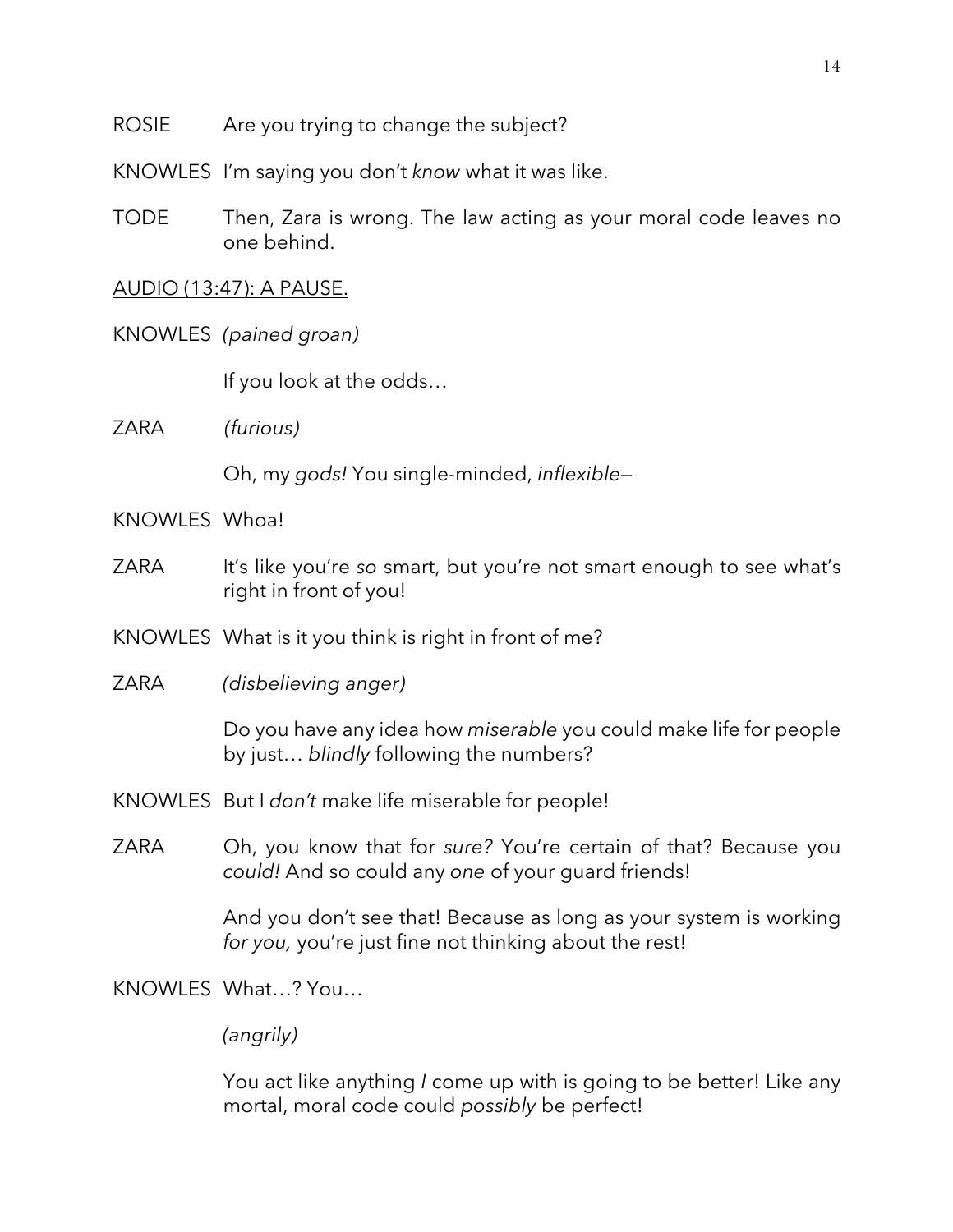ZARA So, you're just fine using one made up *by* the rich and powerful, who *don't* care about you at all?

*(sharply, demanding)*

Have you forgotten what it's like to be *poor?*

KNOWLES *(matching her anger)*

And how could I forget?

*(growing progressively more and more incensed)*

How could I forget when there are *still* days that I wake up hungry and wonder if we're going to eat today before I remember? *How could I forget* what it's like to be *so* desperate to tip the odds even *slightly* in our favor? When everything is *stacked* against us?

ZARA So, instead you join the side that keeps doing the stacking?

*(reproachful)*

Because it's *easy?* Because you were *tired?*

- KNOWLES *Yes!* Because I was tired! What do you expect me to *do?*
- ZARA *I expect you to think!*

Gods! Even for a *second* about what you're doing!

KNOWLES I—

ZARA Bailey isn't here to think about consequences for you, Knowles! *(darkly)*

You have to do that *yourself.* 

- KNOWLES Leave them out of this!
- ZARA Why should I? *You* won't!

# SFX (15:48): CHAIR SCOOTS ABRUPTLY.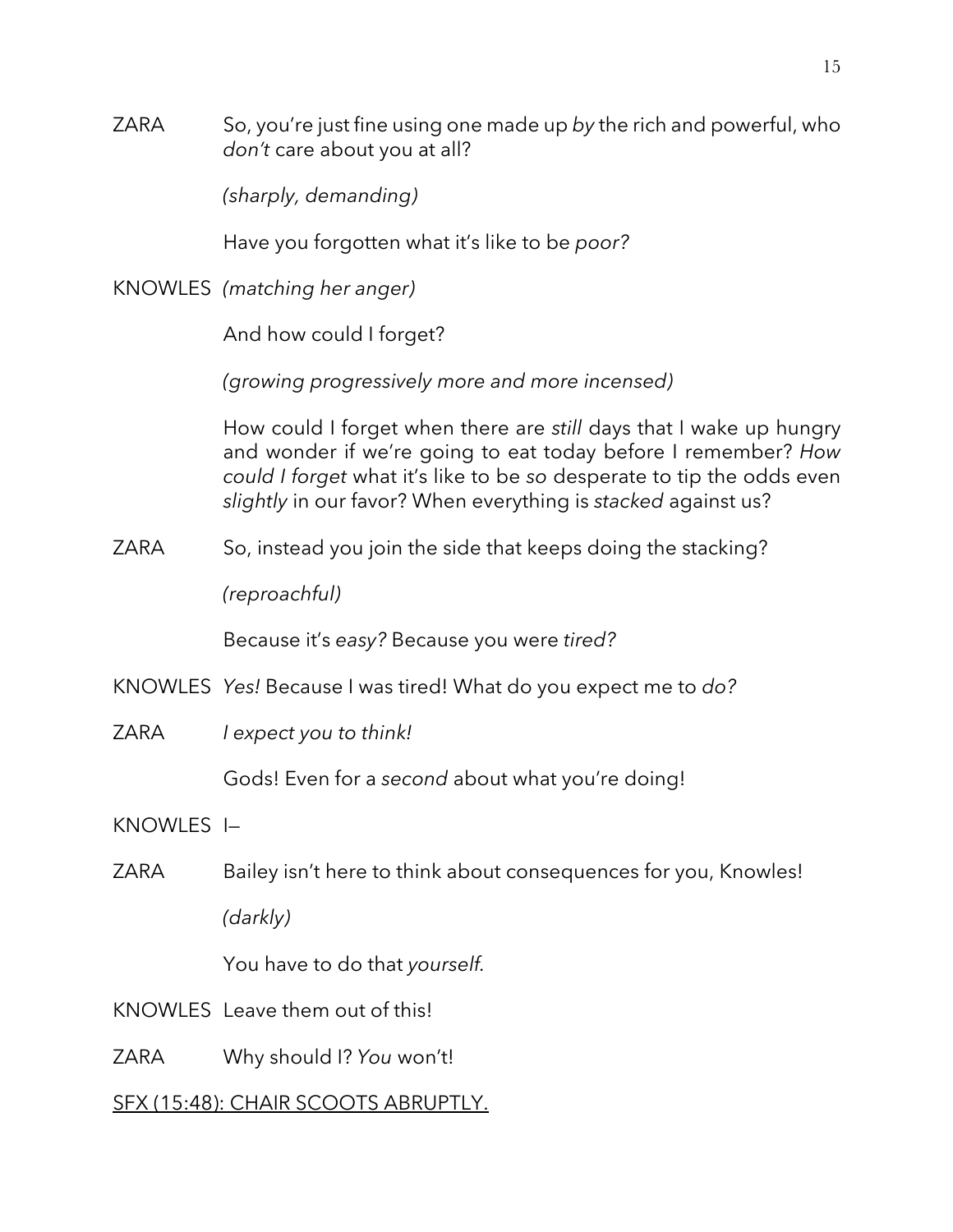ROSIE *(worried)*

No, Knowles! Don't storm off.

KNOWLES I'm not storming off! I'm just…!

*(defeated)*

I… just…

## SFX (16:00): HEAVY FOOTSTEPS WALKING AWAY BEFORE COMING BACK.

KNOWLES You expect me to hammer out *every* individual aspect of my moral compass? Like Castor?

ZARA Ideally.

CASTOR Uhm, I *wouldn't* recommend the overthinking part.

ZARA *(acidly)*

That'd be *better* than the current state of things!

KNOWLES Fine then. Fine.

SFX (16:22): CHAIR SCOOTS AS THEY SIT DOWN.

KNOWLES *(carefully)*

I'll think about it. I'll... recalculate.

ZARA Why?

KNOWLES Why? What do you mean "why?"

ZARA If you're doing it to shut me up, that's *not* a good reason.

KNOWLES I'm doing it because...

Because…

*(pause)*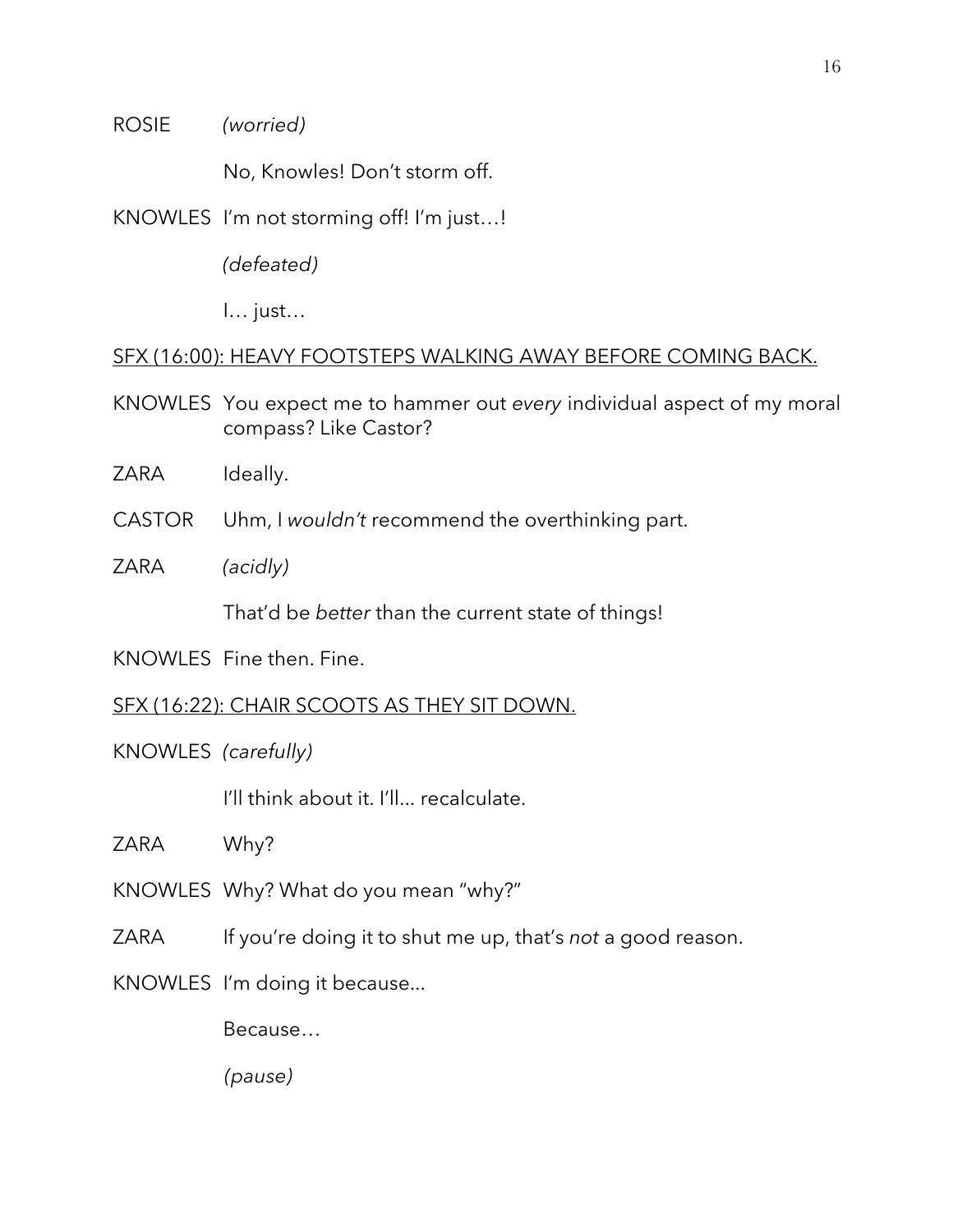*(somber, each word spoken with great caution)*

Because you're right. I've… been... complacent. And being a good guard is… easy. But, if I'm actually using my head about this, it's… more important to me to be a good person… than to be a good guard.

- ZARA *Good.*
- KNOWLES *(sigh)*
- ROSIE So... That sounded... like a consensus. Right?
- CASTOR I think it was.
- ROSIE Right! So...

Are we friends again?

KNOWLES *(fondly)*

Beacon of sunshine.

TODE *(earnestly)*

I don't believe we ever stopped being friends today.

ZARA *(scoffs)*

Speak for yourself! *Some* of us never started.

KNOWLES *(overlapping)*

Oh, come on.

ROSIE *(overlapping)*

*(snorts)*

Zara, stop lying!

CASTOR *(overlapping)*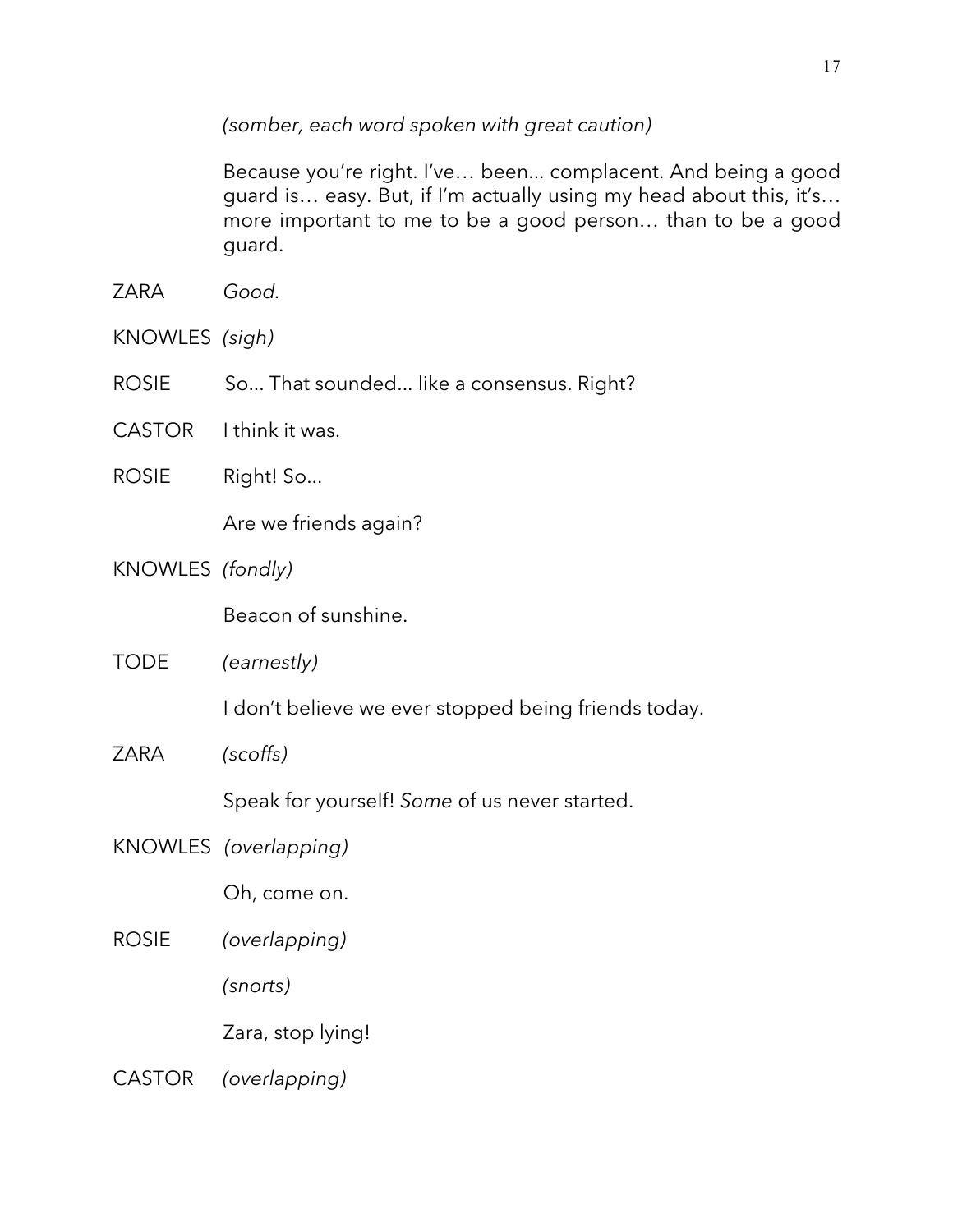Okay.

# AUDIO: BACKGROUND SOUNDS OF TAVERN FADE AWAY.

# **(17:42) OUTRO**:

# **(17:42) NEXT TIME ON…**

# AUDIO (17:43): INN BETWEEN THEME PLAYS IN THE BACKGROUND.

TESSA Next time, on Inn Between…

ADVENTURER Oh no! Not a freak hailstorm!

ZARA There goes some of our competition.

ADVENTURER 2 Not direwolves!

*(screams)*

KNOWLES I've got a feeling we haven't faced our toughest challenge quite yet.

ADVENTURER 3 *(groans)*

No gem is worth this!

ROSIE *(with forced cheer)*

But we're great! We're going to be fine, right guys?

# **CREDITS:**

HANNAH This episode, "The Guard", was written and directed by Hannah Wright with assistant director William Wright. The show is produced and edited by Katherine Ayers.

> The voice of Castor is Caleb Del Rio. The voice of Zara is Quin Leigh. The voice of Tode is Anthony Morales. The voice of Rosie is Lucille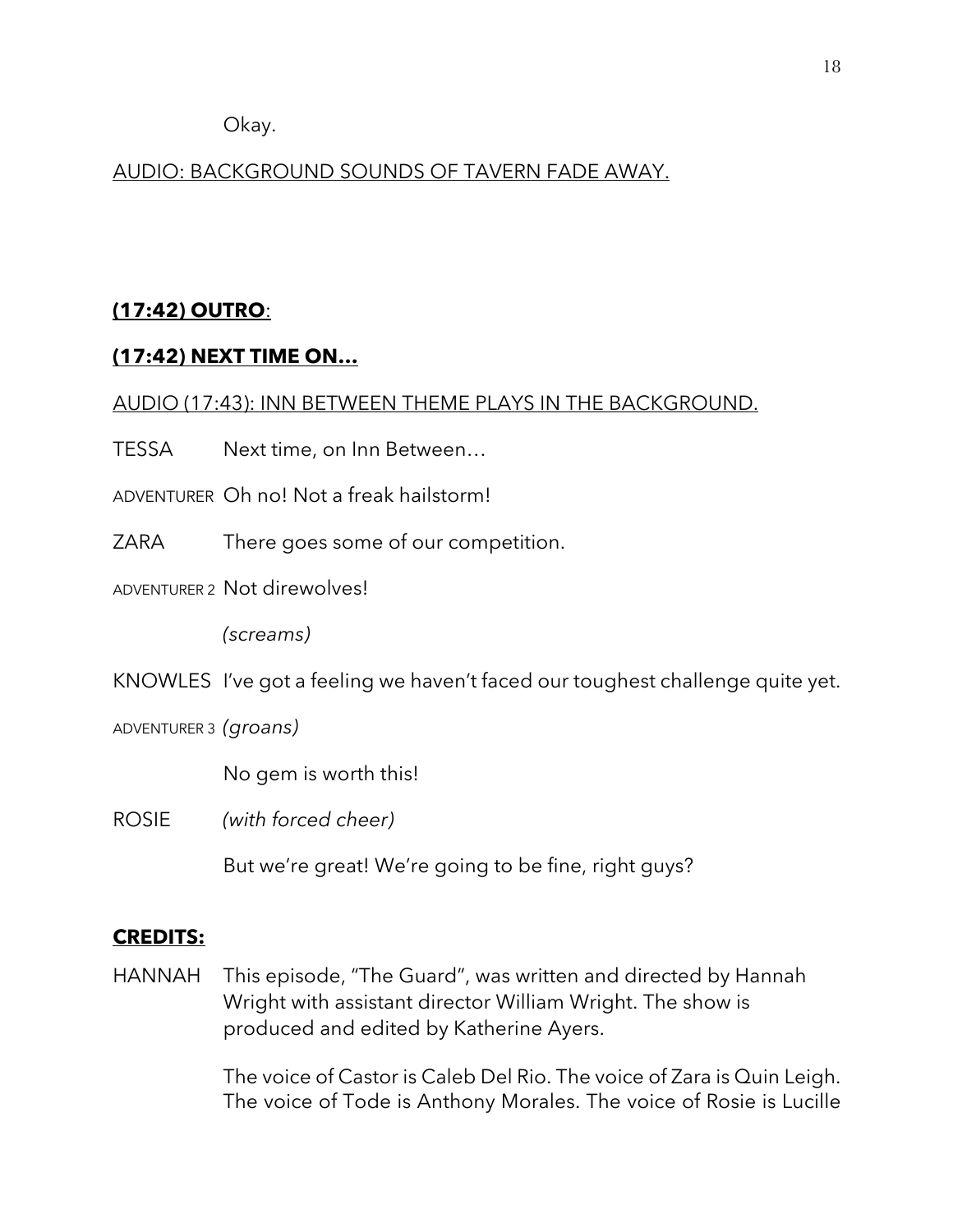Valentine. The voice of Knowles is JV Hampton-VanSant. The voice of Tessa is Hannah Wright. The voice of Sadiyah is Arrianna Abraham.

The voices of the adventurers are Maksim Avdeev, Haden Ezekiel Felix and Vic Hawley.

Our theme song is by Eli Hamada McIlveen and our artwork is by Gabrielle Buxman. Our transcriber is Ria Couoh.

Special thanks to ItMe Productions who provided script editing for this episode. Check out their show, InCo.

Transcripts for this and every episode can be found on our website, thegoblinshead.com.

Find and follow us on Twitter, **@inn\_between**. Or support us on Patreon, at patreon.com/thegoblinshead.

## AUDIO (18:48): MUSIC ENDS.

HANNAH If you like the show, deconstruct a power structure or two. Or leave us a review.

Thanks for listening!

HANNAH This story was created in the traditional territory of the Arapaho, Cheyenne, and Ute peoples, and edited in the unceded territory of the Salish, Kootenai, and Kalispel peoples.

# **(19:06) POST-CREDITS:**

## AUDIO (19:07): BACKGROUND SOUNDS OF TAVERN.

- TESSA Well, I don't know. I can't say I know many gamblers.
- SADIYAH I know too many. It's funny how people get so obsessed with luck, only to try and control it.